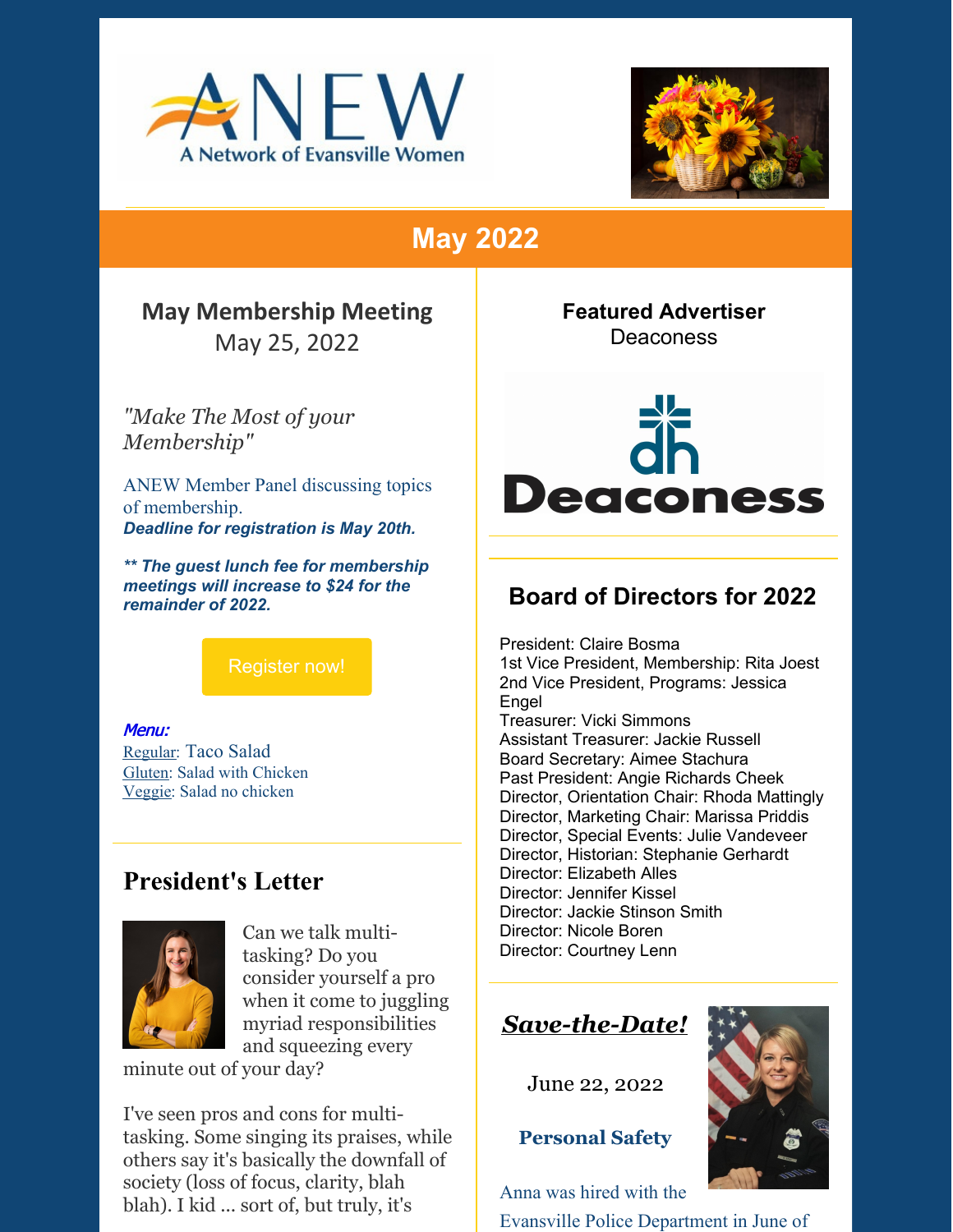something that's become so ingrained in me as a professional I'm not sure how I would function without it.

Maybe multi-tasking grew out of our needs to wear many hats at once. It seems in every professional role I've held, an accurate job title has always eluded me because even within my vocation I'm typically doing the job of at least three different people. Then, we add on our other roles and definitions really become complicated. Our personal lives include many different roles – partner, parent, sibling, caregiver, daughter, friend, mentor. The list gets longer when we consider extracurricular responsibilities – Board Member, volunteer, coach, room-mom, runner, crafter, book-club-member, smallgroupie. No wonder we have to multitask?

As I write this, I'm perched atop the ice rink watching my 8-year-old try out for travel hockey. Earlier today I took off work for a few hours to attend a field trip. When I'm done writing, I'll send a few client emails. I'm not trying to glorify "busy" or seek sympathy. We are all on this same path, and some seasons are busier than others. It's just what we do.

The truth is, I love to multi-task, because if I can find efficiency during busy times, I can find quiet during others. If I can multi-task now, that means I can zero-task later. Reading before bed, watching garbage TV with my husband, playing Worlde with my morning coffee, talking Pokémon with my kids. I treasure those moments when I can be solely focused on what really matters, without distraction into the craziness of the rest of the day. Sure - it means sometimes I miss a cue on a zoom meeting because I'm reading a non-related email. Or I listen to professional development webinars while on the treadmill. Or write ANEW correspondence during hockey tryouts. But I'm looking forward to the

2004. She worked in the Crime Prevention Unit for several years and then transferred to the Adult Investigations Unit in 2019. After being in the detective office for about 2 years, she was promoted to the rank of Sergeant in May of 2021. She was then asked to take over as the Public Information Officer, which is her current assignment. Her passion is definitely community policing and she loves attending events where she can interact and engage with people in the community.

Anna will be covering safety tips that are useful for women who are walking alone in a a parking lot, women who live alone, firearms safety, watching out for scams, and general safety tips to prevent burglaries and thefts from vehicles. She will also cover when to call 911 and how to report a crime.

#### **\*\* IMPORTANT INFORMATION\*\***

*The guest lunch fee for Membership meetings will increase to \$24 for the remainder of 2022! Starting in 2023, the price for a guest is \$25.*

If you are interested in more involvement with ANEW, please contact one of our Board members to see where you can help out.

#### *\*\*Welcome New Member\*\**

Crystal Hobgood Guardianship SW